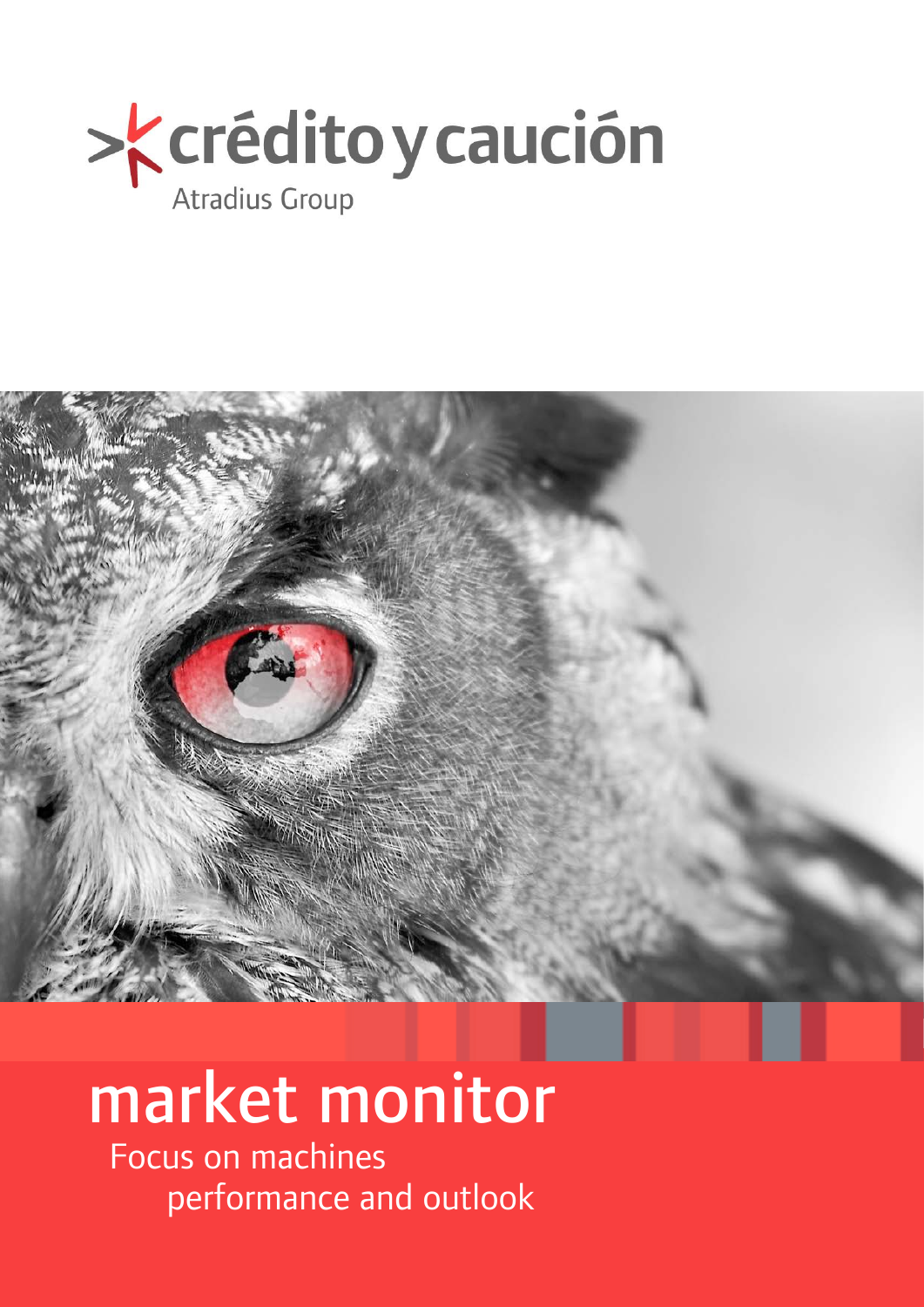# It all depends…

*o man is an island*, wrote English poet John Donne in his Meditation XVII, and it's a phrase that applies fittingly to the industry featured in this edition of Market Monitor – Machinery. That's because the fortunes of those engaged in the production and sale of machinery depend crucially on the wellbeing of the businesses and industries for which their machines are designed. *N*

That fact is apparent across all the countries on which we focus. In Brazil, the companies whose machinery is designed for the agricultural, steel and mining sectors, all of which are struggling, are themselves faced with lower profit margins and late payments. Conversely, in Italy agricultural machinery is selling well, while the downbeat construction and automotive sectors are taking their toll on the machinery industry.

In France, the industry has been buoyed by the dynamic performance of aerospace, farming and nuclear energy, while again hampered by problems in construction. The machinery sector in Belgium has its own set of problems, including its lack of competitiveness within the EU. As might be expected, the German industry is well established in major export markets, although sales to one of its main markets, Russia, have been badly affected by the Ukraine crisis.

Elsewhere, we look at the Czech Republic and the UK, where a healthy automotive industry is boosting sales of machines, and Denmark, where SMEs, who make up the bulk of the industry, are finding their exports challenged by low-cost foreign competition.

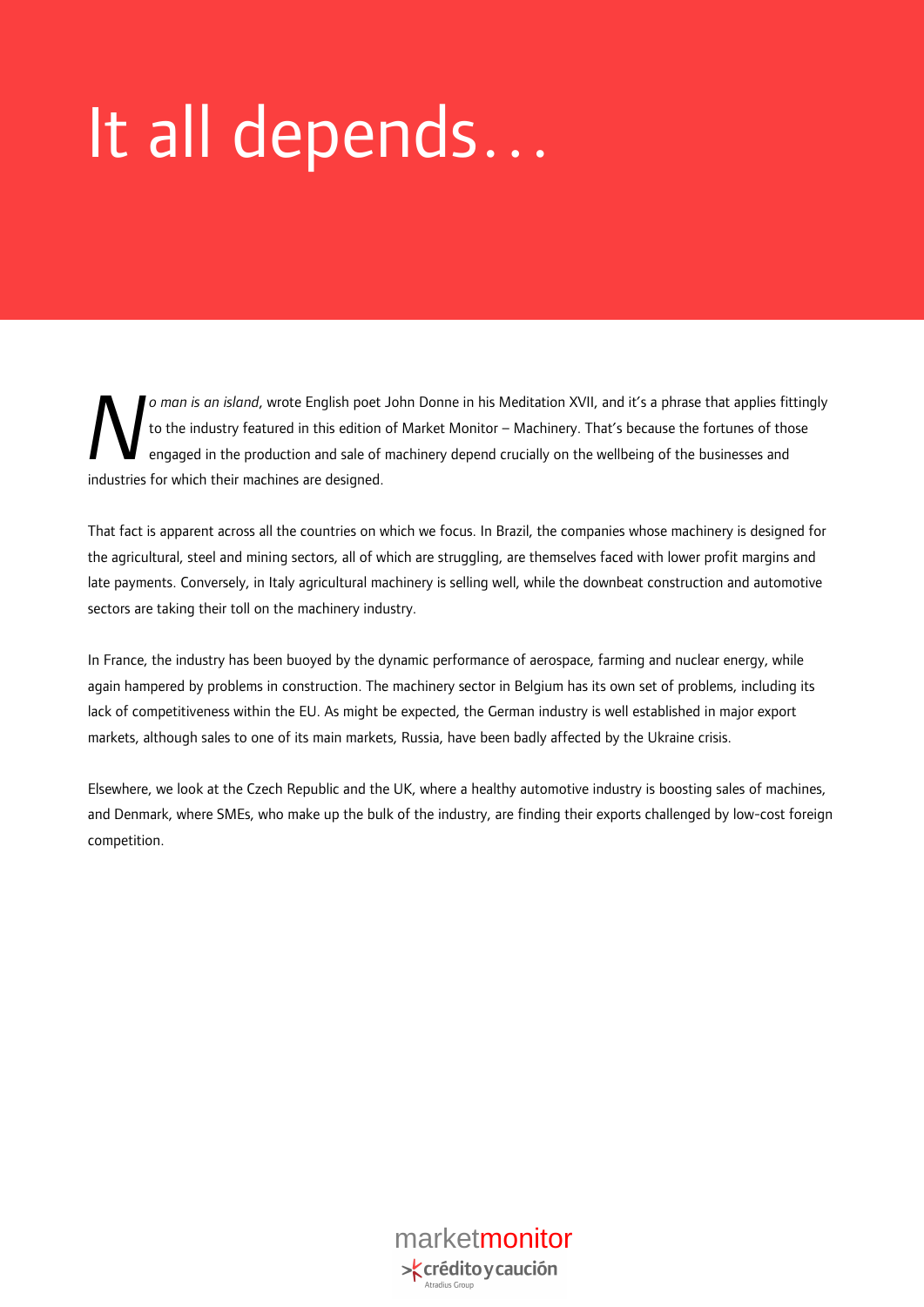### Brazil

- **Lower revenue in 2013**
- **Hit by higher interest rates**
- **Increasing payment delays**



Source: Atradius

The Brazilian mechanical capital goods sector recorded a 5.8% drop in revenue last year. Export of machinery fell 7%, from US\$ 13.2 billion to US\$ 12.4 billion, while imports rose 6.9%, from US\$ 30.5 billion to US\$ 32.6 billion. Revenue is expected to level off in 2014, due mainly to several incentive programmes promoted by the government, and to increase again in 2015 (see chart below), in line with forecast economic growth of 1.9% in 2014 and 2.9% in 2015.





### marketmonitor> crédito y caución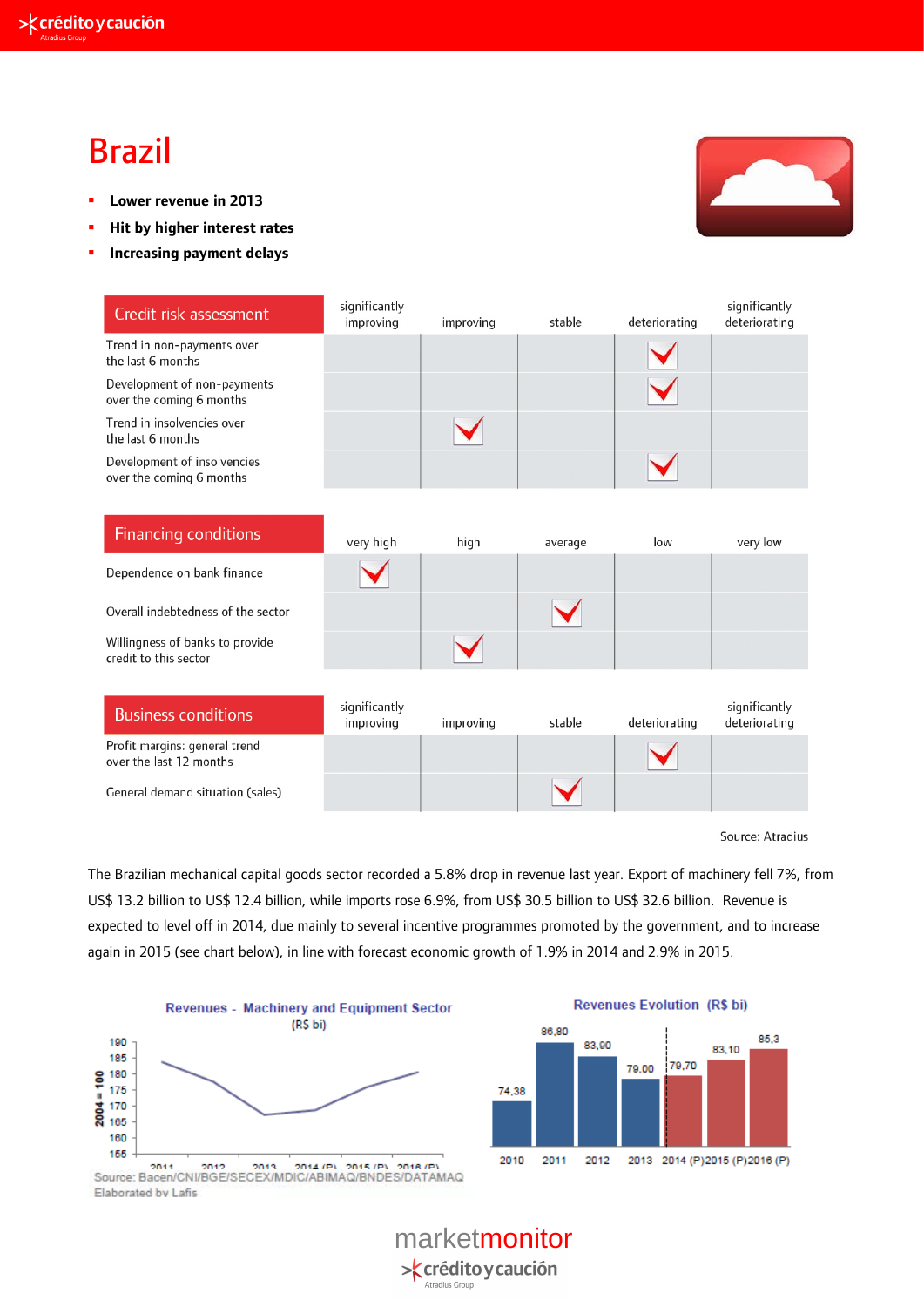However, adverse impact from the world economy - especially a slowdown in China as the main customer for Brazilian commodities - could lead to stagnant demand and a slower expansion of the domestic industry. This in turn may result in the delay or cancellation of investment, thus hampering further expansion in the industry.

At the same time, Brazil's economic model - based on subsidised consumption - has reached its limits. Instead of boosting GDP this is now creating inflation, which exceeded 6.5% in July this year. Growing inflation - and the measures taken by the Central Bank to contain it - will probably impact investment in capital goods, as higher interest rates make access to credit to fund expansion and modernisation more problematic for both machine producers and their customers. In April this year the Central Bank increased the benchmark interest rate to 11%. The threat of persistently high interest rates may disrupt investment projects and hurt the machinery sector.

Compared to other Brazilian sectors, where businesses are often undercapitalised, the machinery/engineering sector has a robust financial structure with adequate business liquidity. However, profit margins have shrunk and payment delays increased as machinery sub-sectors serving commodities, agriculture, steel manufacturing and mining in particular have been hit by lower demand and a drop in the price of commodities. In recent months we have seen payment deterioration in the agriculture sector – and important buyer of machinery - as many farms have suffered from a drought and, again, the lower commodities prices. We expect more payment delays and insolvencies in the coming months, compounded by the high interest rates that are deterring investment. As a result, we are particularly vigilant when underwriting the machinery/engineering sector. To maximize the level of cover that we offer our customers, we contact them regularly to ensure that our information on their portfolios, receivables and trading conditions is up to date.

| <b>STRENGTHS</b>                                                                                                          | <b>WFAKNFSSFS</b>                                                                                                                                          |
|---------------------------------------------------------------------------------------------------------------------------|------------------------------------------------------------------------------------------------------------------------------------------------------------|
| An industry of vital importance to<br>the economy, as the production<br>process of all other industries<br>depends on it. | Production costs in the industry<br>depend largely on imported<br>components, often quoted in<br>US\$, making it difficult to<br>schedule long-term costs. |
| Huge public infrastructure<br>projects are planned.                                                                       | The capital goods segment is<br>extremely dependent on credit<br>availability due to the lengthy<br>maturity times of investments.                         |

#### Brazilian machinery/mechanical engineering sector

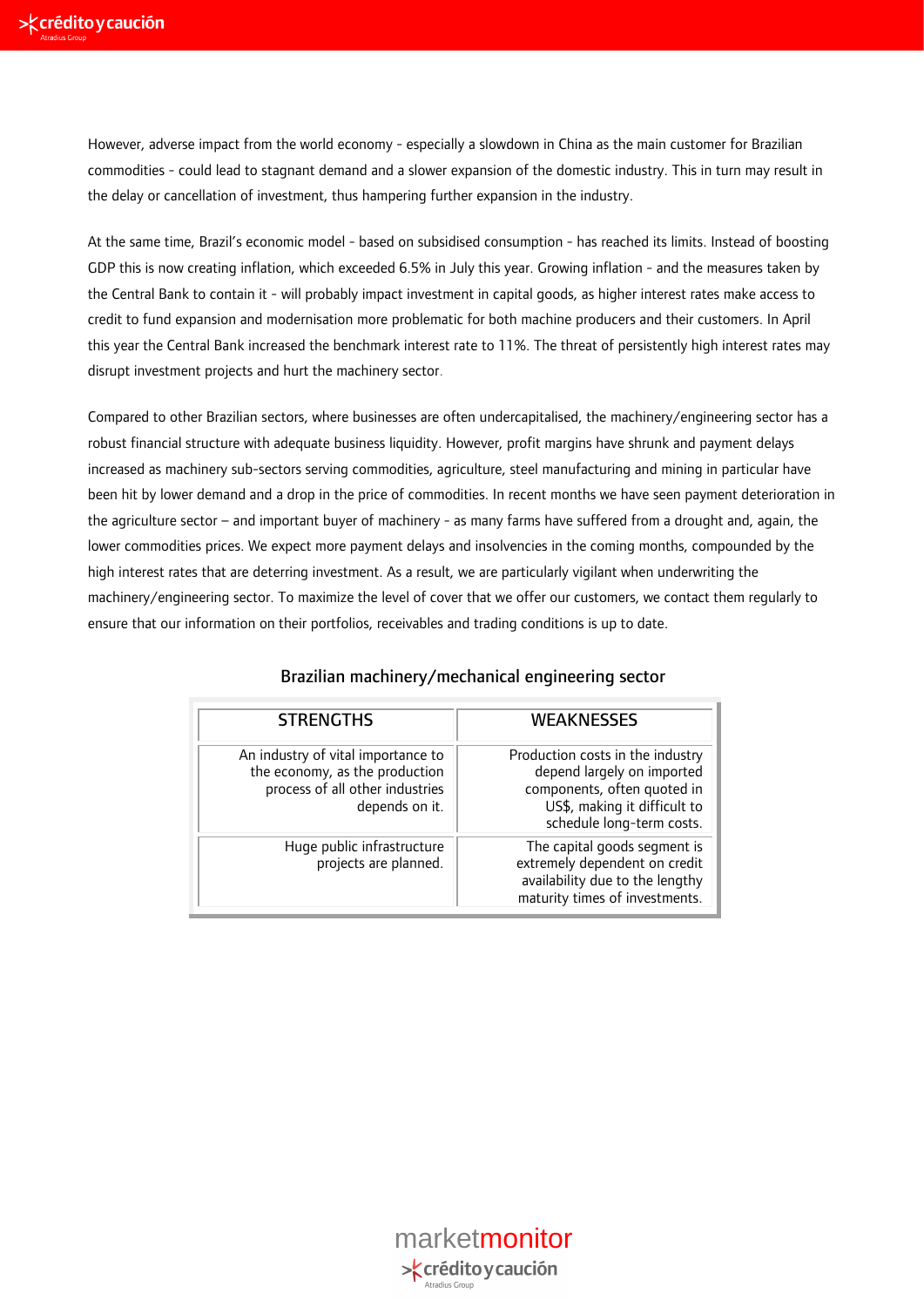## Italy



- **A rebound in 2014 in exports and domestic market**
- **Problems in the automotive and construction sectors**
- **Payment trend generally stable**

| Credit risk assessment                                   | significantly<br>improving | improving | stable  | deteriorating | significantly<br>deteriorating |
|----------------------------------------------------------|----------------------------|-----------|---------|---------------|--------------------------------|
| Trend in non-payments over<br>the last 6 months          |                            |           |         |               |                                |
| Development of non-payments<br>over the coming 6 months  |                            |           |         |               |                                |
| Trend in insolvencies over<br>the last 6 months          |                            |           |         |               |                                |
| Development of insolvencies<br>over the coming 6 months  |                            |           |         |               |                                |
|                                                          |                            |           |         |               |                                |
| <b>Financing conditions</b>                              | very high                  | high      | average | low           | very low                       |
| Dependence on bank finance                               |                            |           |         |               |                                |
| Overall indebtedness of the sector                       |                            |           |         |               |                                |
| Willingness of banks to provide<br>credit to this sector |                            |           |         |               |                                |
|                                                          |                            |           |         |               |                                |
| <b>Business conditions</b>                               | significantly<br>improving | improving | stable  | deteriorating | significantly<br>deteriorating |
| Profit margins: general trend<br>over the last 12 months |                            |           |         |               |                                |
| General demand situation (sales)                         |                            |           |         |               |                                |

Source: Atradius

In 2013 the performance of the Italian machinery sector was fairly static, with production of machines for industrial automation decreasing 1% year-on-year. Exports, which account for 76% of machinery production, also experienced a modest year-on-year slowdown. The main export markets are still China, USA, Germany, Russia and France.

Early this year there was a turnaround in performance, in both exports and domestic sales. While export orders continued the positive trend already seen in Q4 of 2013 (up 6% year-on-year), orders from the domestic market rebounded, although from a very low level. We expect the modest positive forecast for Italian industrial production for 2014 (up 1.4%) and 2015 (up 2.5%) to have a direct effect on the development of the machinery sector, the trend of which is linked to the economic cycle. In particular, the sector may benefit from public incentives for small companies to invest in the renewal of their machinery.

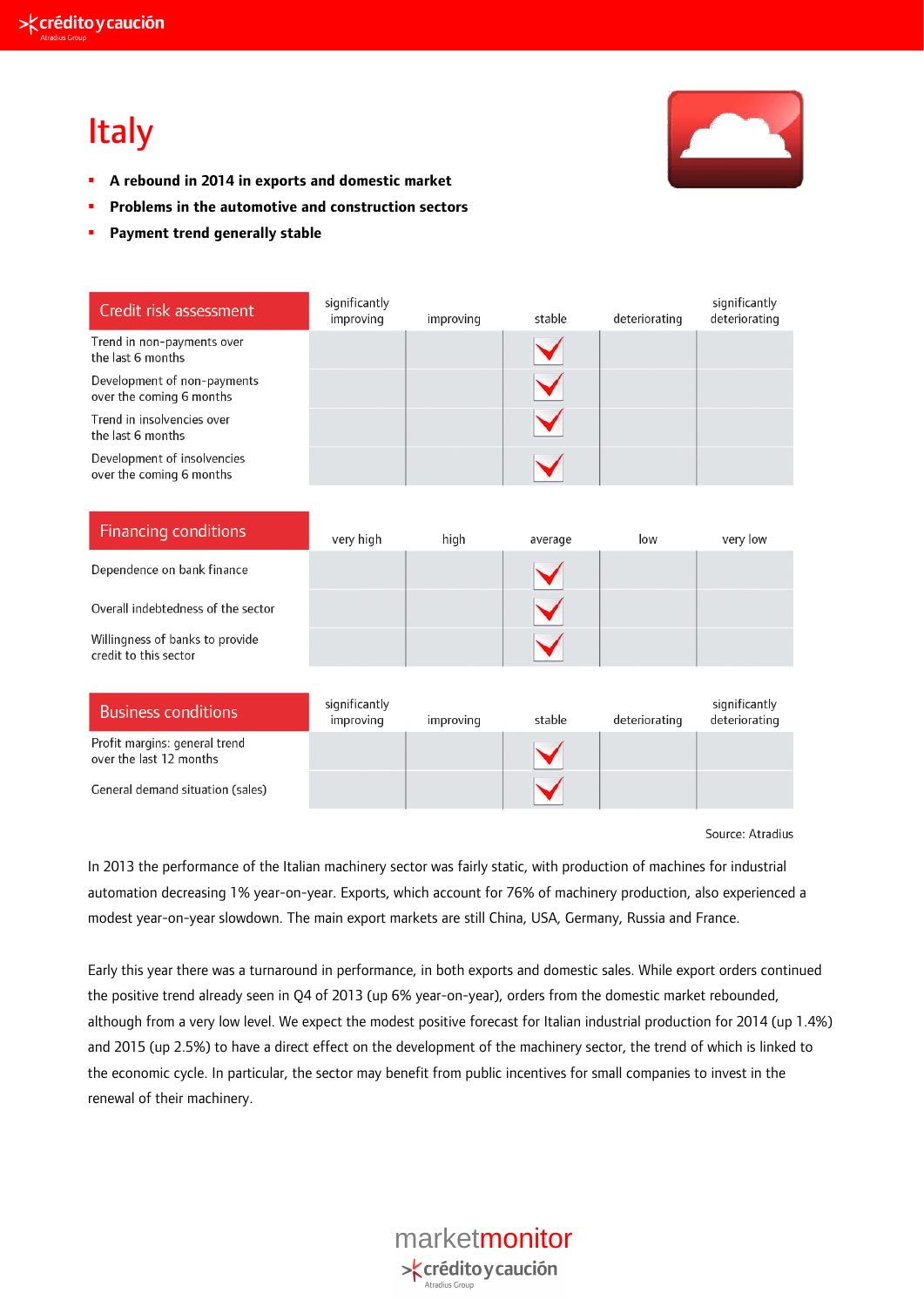However, machinery remains strongly linked to the end-market and therefore we still expect quite a difficult environment for producers of earth moving machines (in line with the poor performance of the construction sector) and automotive machines. Better results are expected in the case of machines for agriculture and some niche subsectors, especially high precision mechanical works.

The payment trend was quite stable throughout 2013 and generally better than the average for Italian businesses. Both the frequency and size of non-payments that we recorded in 2013 and early 2014 are low compared to other sectors.

The number of insolvencies in the machinery sector has remained stable and we expect this to continue. The machinery/mechanical engineering sector is performing better than manufacturing as a whole and, while we expect Italian business insolvencies to increase 5% year-on-year in 2014 - after 2013's 10% rise - there should be a lower percentage increase of failures in the machinery sector because of its relatively good export performance. The exception will be those machinery businesses reliant on troubled domestic sectors such as automotive and construction. Small companies in the machinery sector will be under particular stress due to competition from the Far East for lower value-added productions.

Although the machines/engineering sector remains quite exposed to the general economic trend - and in Italy the recovery is still rather weak and uncertain - the sector is still performing quite well, thanks mainly to some niche export focused subsectors: one of Italy's production success stories. Our underwriting approach for 2014 is more relaxed for those companies in that niche category as they show solid 2013 financials, a good liquidity profile and an increase in their order portfolios amply covered by advanced payments - as well as for subsidiaries of solid international groups that have consolidated their position in Italy.

We are more cautious about companies operating in troubled end-sectors, such as construction and automotive, and small/micro companies that are facing strong competition from the Far East.

| <b>STRENGTHS</b>               | <b>WEAKNESSES</b>                             |
|--------------------------------|-----------------------------------------------|
| Strongly export-oriented.      | Dependence on automotive and<br>construction. |
| High quality in some segments. | Still weak domestic demand.                   |

#### Italian machinery/mechanical engineering sector

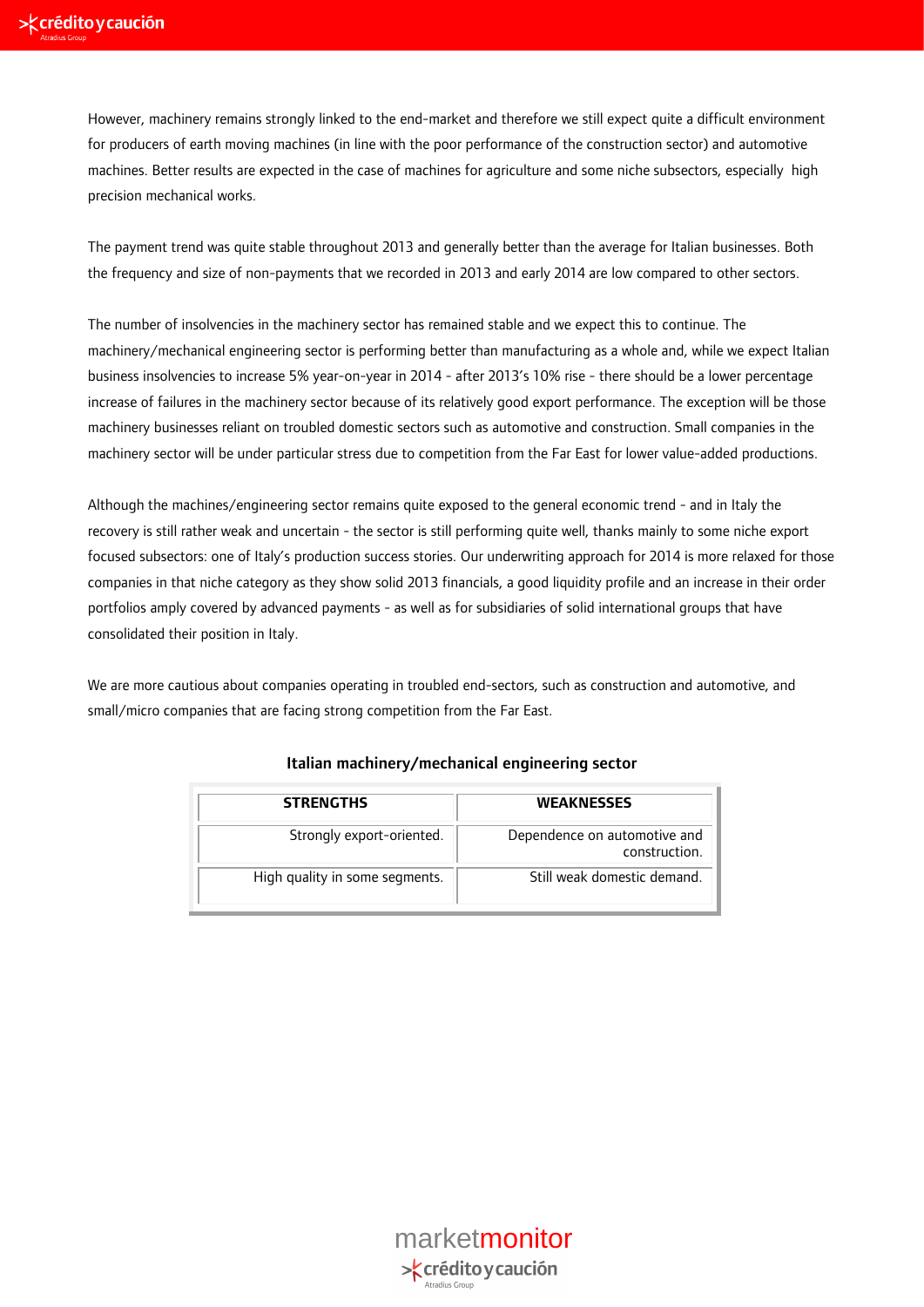

### France



- **Help from automotive rebound**
- **Machinery businesses related to construction still carefully monitored**
- **Machinery insolvencies expected to decrease in 2014**

| Credit risk assessment                                   | significantly<br>improving | improving | stable  | deteriorating | significantly<br>deteriorating |
|----------------------------------------------------------|----------------------------|-----------|---------|---------------|--------------------------------|
| Trend in non-payments over<br>the last 6 months          |                            |           |         |               |                                |
| Development of non-payments<br>over the coming 6 months  |                            |           |         |               |                                |
| Trend in insolvencies over<br>the last 6 months          |                            |           |         |               |                                |
| Development of insolvencies<br>over the coming 6 months  |                            |           |         |               |                                |
|                                                          |                            |           |         |               |                                |
| <b>Financing conditions</b>                              | very high                  | high      | average | low           | very low                       |
| Dependence on bank finance                               |                            |           |         |               |                                |
| Overall indebtedness of the sector                       |                            |           |         |               |                                |
| Willingness of banks to provide<br>credit to this sector |                            |           |         |               |                                |
|                                                          |                            |           |         |               |                                |
| <b>Business conditions</b>                               | significantly<br>improving | improving | stable  | deteriorating | significantly<br>deteriorating |
| Profit margins: general trend                            |                            |           |         |               |                                |

over the last 12 months

General demand situation (sales)

Source: Atradius

After a slowdown in 2012 and the first half of 2013, due mainly to falling demand from the automotive and construction sectors, the French machinery/mechanical engineering industry seems to have recovered slightly from its difficult times. Aerospace, farming equipment and nuclear energy, as markets for machines, have so far remained dynamic, and automotive has seen a resurgence over the last six months. Since the second half of 2013 machinery production has rebounded. It increased by1.9% in the period January to May this year, and inventories are back to normal. Order books and exports have both improved: 2013's downward trend in exports has reversed since the first quarter of 2014, when exports to EU members, especially to Germany, rose by 3.1%. However, exports to non-EU countries continued to fall (down 1.6%).

In the long term, overcapacity still remains a concern as, despite the positive trend, demand remains comparatively subdued, with limited investment from the main customer sectors.

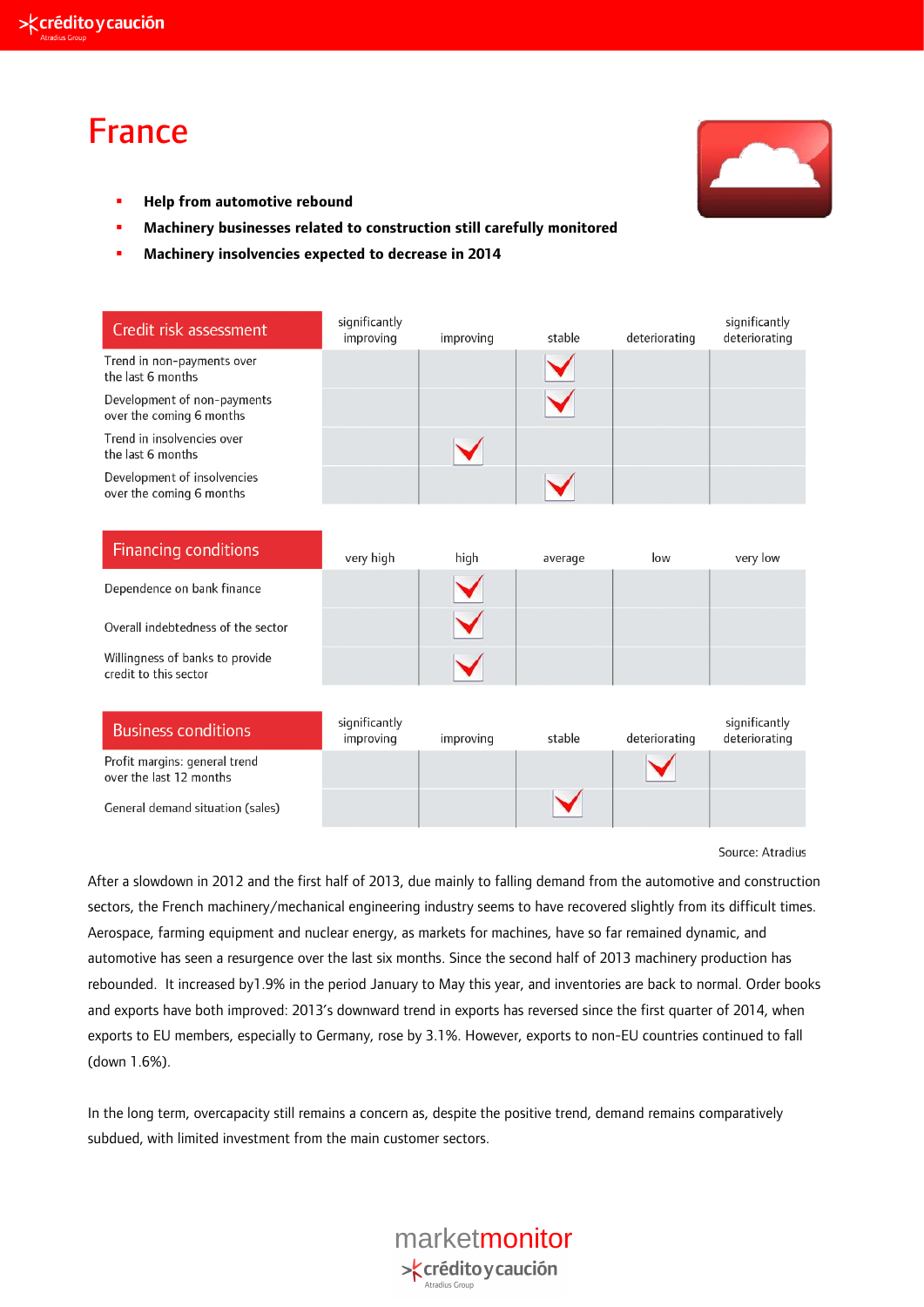

#### Source: FIM

In this capital intensive industry, financing needs are high. As a result, businesses in this sector can incur large debts that weaken their financial structure and overall solvency, putting undue stress on liquidity. However, in many cases advance payments can alleviate suppliers' cash situation, while banks seem willing to lend.

The number of credit insurance claims that we received in 2013 was stable compared to 2012, and we expect this trend to continue in 2014. Notified non-payments have been low and, in line with the encouraging results of the manufacturing industry during the first half of 2014, we expect insolvencies in the machine sector to decrease this year. In view of the benign conditions and positive outlook, we have relaxed our underwriting stance, especially for small credit limit applications, although we remain cautious about companies selling to more distressed business sectors. For instance, the machinery industry is also still feeling the effects of poor payment behaviour in the construction sector. Consequently we continue to carefully monitor the more distressed subsectors:

- Manufacturing of metal structures/boiler making, which has a direct link to the construction sector. We have identified the weakest companies by checking their financial commitments, margins, order books and type of construction, e.g. public works, structural works, residential or non-residential.
- **Equipment linked to the construction sector, as the expected drop in construction activity in 2014 will have an impact** on sales.

| <b>STRENGTHS</b>                                                    | <b>WEAKNESSES</b>                       |
|---------------------------------------------------------------------|-----------------------------------------|
| Leadership in some key products                                     | Structural overcapacity in some sectors |
| Diversity of outlets                                                | High financial needs                    |
| Technical knowledge                                                 | Competition from emerging markets       |
| Good worldwide position (France is the<br>6th largest world player) | Dependency on export markets            |

#### **French machinery/mechanical engineering sector**

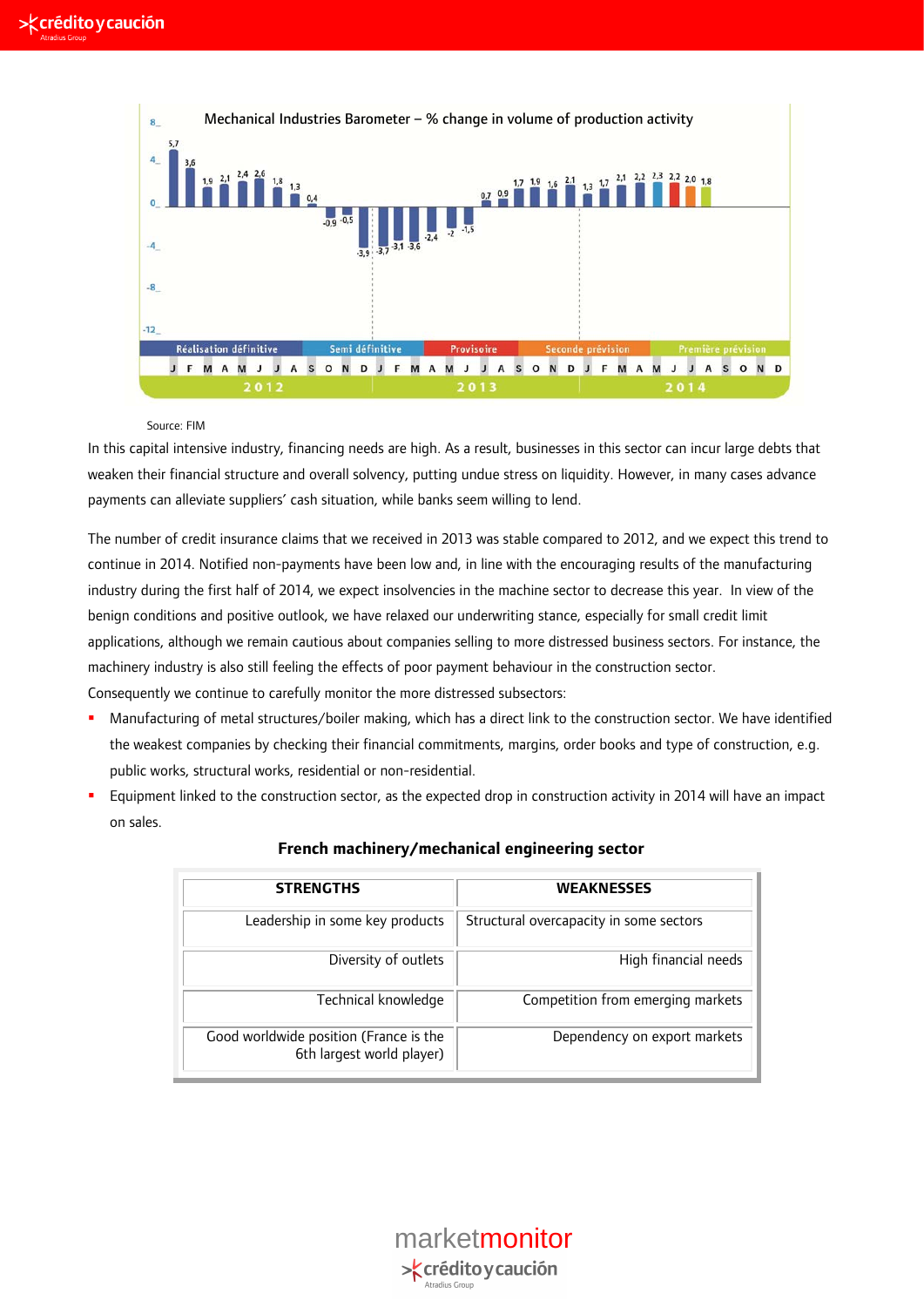### Belgium

- **The sector is profiting from the economic rebound**
- **Some subsectors still face difficulties**
- **Insolvencies expected to fall**



| Credit risk assessment                                  | significantly<br>improving | improving | stable  | deteriorating | significantly<br>deteriorating |
|---------------------------------------------------------|----------------------------|-----------|---------|---------------|--------------------------------|
| Trend in non-payments over<br>the last 6 months         |                            |           |         |               |                                |
| Development of non-payments<br>over the coming 6 months |                            |           |         |               |                                |
| Trend in insolvencies over<br>the last 6 months         |                            |           |         |               |                                |
| Development of insolvencies<br>over the coming 6 months |                            |           |         |               |                                |
|                                                         |                            |           |         |               |                                |
| <b>Financing conditions</b>                             | very high                  | high      | average | low           | very low                       |

| Dependence on bank finance                               |                            |           |        |               |                                |
|----------------------------------------------------------|----------------------------|-----------|--------|---------------|--------------------------------|
| Overall indebtedness of the sector                       |                            |           |        |               |                                |
| Willingness of banks to provide<br>credit to this sector |                            |           |        |               |                                |
|                                                          |                            |           |        |               |                                |
| <b>Business conditions</b>                               | significantly<br>improving | improving | stable | deteriorating | significantly<br>deteriorating |
|                                                          |                            |           |        |               |                                |
| Profit margins: general trend<br>over the last 12 months |                            |           |        |               |                                |

Source: Atradius

In 2014 the Belgian economy will grow by 1.3%. That's good news for production in machines/mechanical engineering, as this sector is heavily dependent on the performance of other key industries which are finally rebounding. Real fixed investment in Belgium is expected to increase 3.5% in 2014 and 2.1% in 2015.

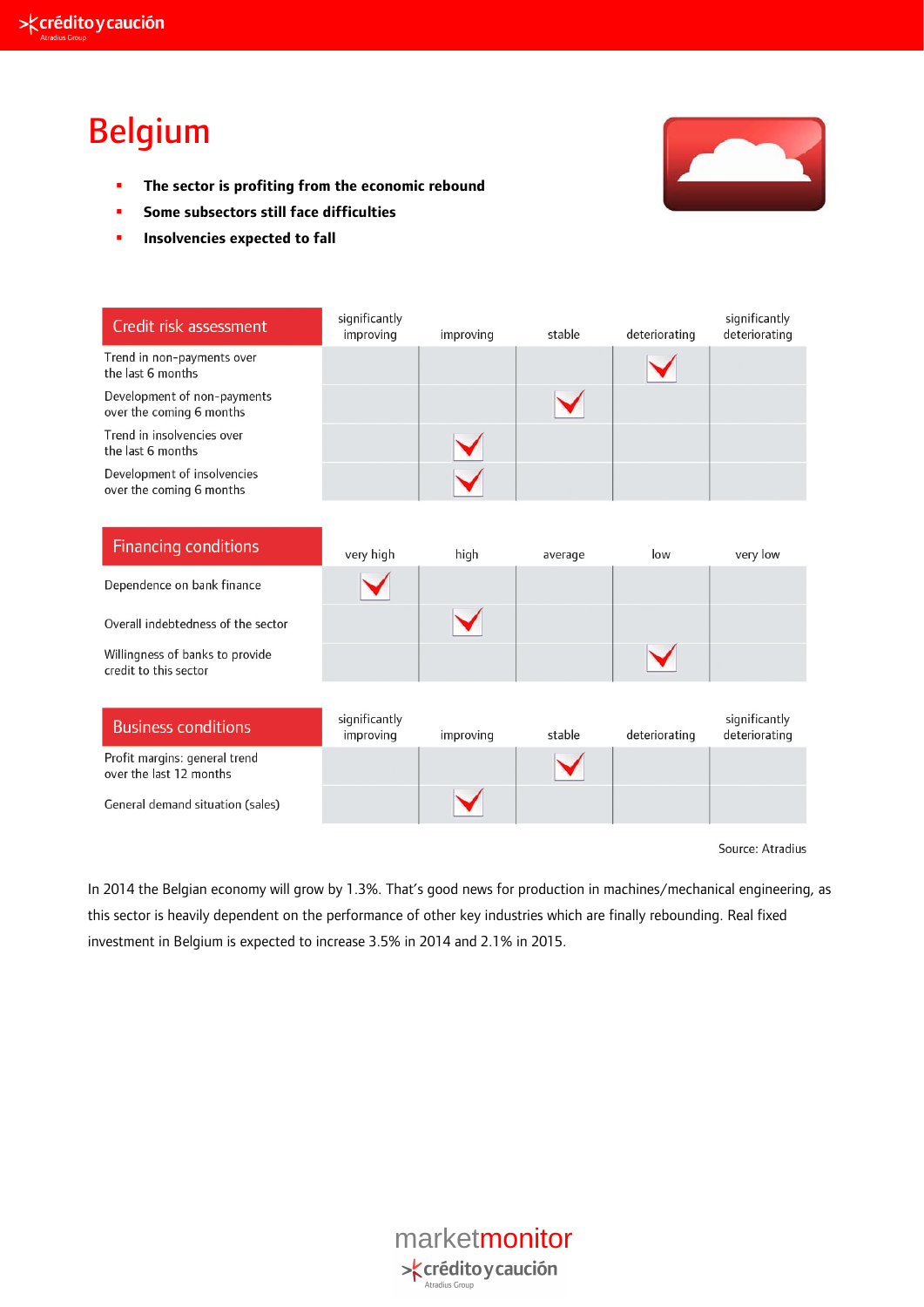

#### **Belgium – gross fixed capital formation (in EUR millions)**

SOURCE: WWW.TRADINGECONOMICS.COM | NATIONAL BANK OF BELGIUM

It's a mixed picture. While machinery businesses linked to, for instance, agriculture are performing well, those specialised in materials technology are still struggling because of falling prices. However, this segment is expected to increase sales and production in 2014 following a drop in 2013. Machinery related to automotive will be affected by the closure of Ford´s plant in Genk at the end of 2014.

Belgian machinery/mechanical engineering exporters to the EU still suffer from a lack of competitiveness, as Belgian production costs exceed those of its foreign competitors. The government could help to improve competitiveness by passing laws to lower either labour costs or corporate taxes to relieve companies´ financial burden. However, exports to markets outside the EU have seen growth above the EU average, as cost plays a less important role. Belgian machinery producers, notably those in the mechatronics subsector, can still play to their strength, with their reputation for innovation and specialisation in particular niche markets. This will help them to stabilise their turnover as exports to China and the Middle East continue to grow.

The Belgian machinery sector is highly dependent on bank finance, but although interest rates are low, banks are still putting stringent conditions on loans. Under pressure to reduce their own risks, banks are less willing to lend to companies for export projects. As a result, technology companies are now borrowing 40% less to finance their projects than they did in 2008, but this capital intensive sector is still characterised by high indebtedness.

On average, payments in the Belgian machinery/engineering industry take 90 days. Over the past six months we have seen a slight worsening of payment behaviour in the sector but we expect the situation to stabilise in the short term. There is little risk of absolute default as payment is normally made in instalments following a down payment at the order stage.

However, one problem is the high number of insolvencies of machinery customers (the number of Belgian business insolvencies increased 11% in 2013) which has led to an increase in the frequency of credit insurance claims in the machines/mechanical engineering sector. The most concerning sectors are construction, retail and services. Nevertheless, we expect overall business insolvencies in Belgium to level off this year, and machines/mechanical engineering business failures to decrease in the coming six months.

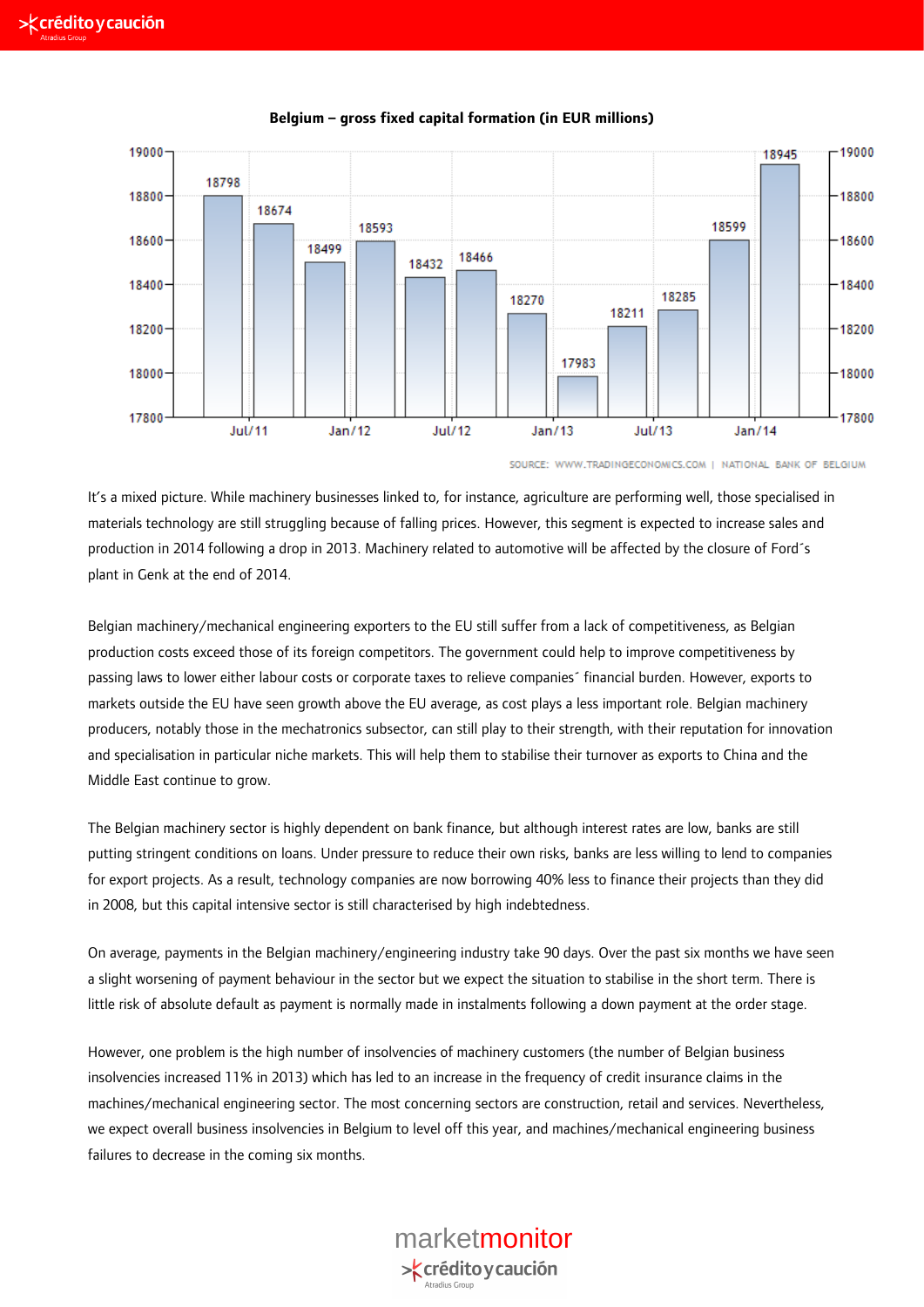Against this backdrop, our underwriting policy for the machines/mechanical engineering sector remains cautious but supportive, given the recovering trend. Close scrutiny of the buyer's financial strength is essential. We analyse the very latest full year results, interim accounts and, if the buyer is part of a larger group, the consolidated accounts. Indeed, that group perspective can prove valuable in providing cover as, even if a buyer's finances appear weak, we can often afford cover based on group support.

For the most sensitive cases, we also may request order books, budgets and the treasury plans, and look closely at stock levels, trade creditors, current debts and their maturity, and cash flow. Of course, our customers can help us build an accurate picture of the buyer through their own trading experience and we also take into account the overall performance of the buyer's sector.

| <b>STRENGTHS</b>                                | <b>WEAKNESSES</b>                                  |
|-------------------------------------------------|----------------------------------------------------|
| Strong export performance of some<br>subsectors | Cost structure higher than<br>European competition |
| International reputation                        | Stricter lending conditions                        |
| High average size of businesses                 | Dependence on automotive and<br>construction       |

#### **Belgian machinery/mechanical engineering sector**

**Find out more about protecting your business against payment defaults by your machinery customers in Belgium and other markets around the world [at the Atradius website. I](http://global.atradius.com/)f you have more specific questions, please [leave a message](http://global.atradius.com/creditmanagementknowledge/publications/contact-atradius.html) and a product specialist will call you back.** 

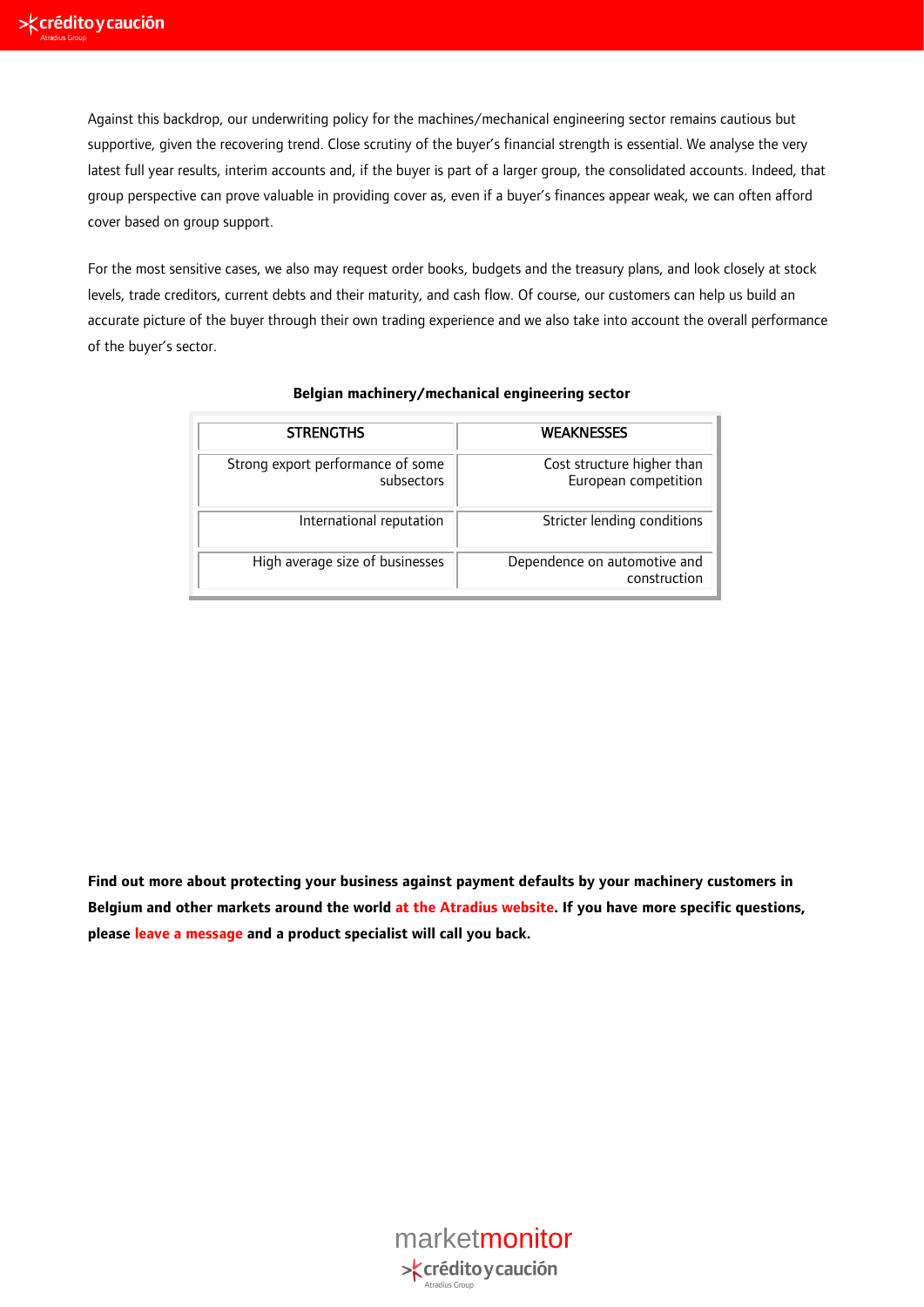### Germany



- **More domestic demand but exports are down**
- **The paper/print and solar related subsectors continue to face problems**
- **Machinery insolvencies are expected to decrease**

| Credit risk assessment                                   | significantly<br>improving | improving | stable            | deteriorating | significantly<br>deteriorating |
|----------------------------------------------------------|----------------------------|-----------|-------------------|---------------|--------------------------------|
| Trend in non-payments over<br>the last 6 months          |                            |           |                   |               |                                |
| Development of non-payments<br>over the coming 6 months  |                            |           |                   |               |                                |
| Trend in insolvencies over<br>the last 6 months          |                            |           |                   |               |                                |
| Development of insolvencies<br>over the coming 6 months  |                            |           |                   |               |                                |
|                                                          |                            |           |                   |               |                                |
| <b>Financing conditions</b>                              | very high                  | high      | average           | low           | very low                       |
| Dependence on bank finance                               |                            |           |                   |               |                                |
| Overall indebtedness of the sector                       |                            |           |                   |               |                                |
| Willingness of banks to provide<br>credit to this sector |                            |           |                   |               |                                |
|                                                          |                            |           |                   |               |                                |
| <b>Business conditions</b>                               | significantly<br>improving | improving | stable            | deteriorating | significantly<br>deteriorating |
| Profit margine: general trend                            |                            |           | $\sim$ $\sqrt{ }$ |               |                                |

Profit margins: general trend over the last 12 months

General demand situation (sales)

Source: Atradius

While the German machinery/mechanical engineering sector performed well in 2011 and 2012, the sector's production decreased 1% and orders fell in 2013, due mainly to lower domestic and Eurozone demand. According to the German engineering association VDMA, incoming orders decreased 3% year-on-year in the period March-May 2014. Germany´s continuing robust economic performance meant that domestic machinery orders increased 9%, but foreign orders decreased 8%. Export volumes decreased 0.9% in Q1 of 2014, although rising exports to the US and EU partly compensated for falling demand from the BRIC countries: especially Russia. Clearly, the Ukraine crisis has hit business with Russia, as it is the 4th largest export market for machines and accounts for 5% of Germany's machine exports. Already decreasing in 2013, exports to Russia decreased 16% year-on-year in January and February this year.

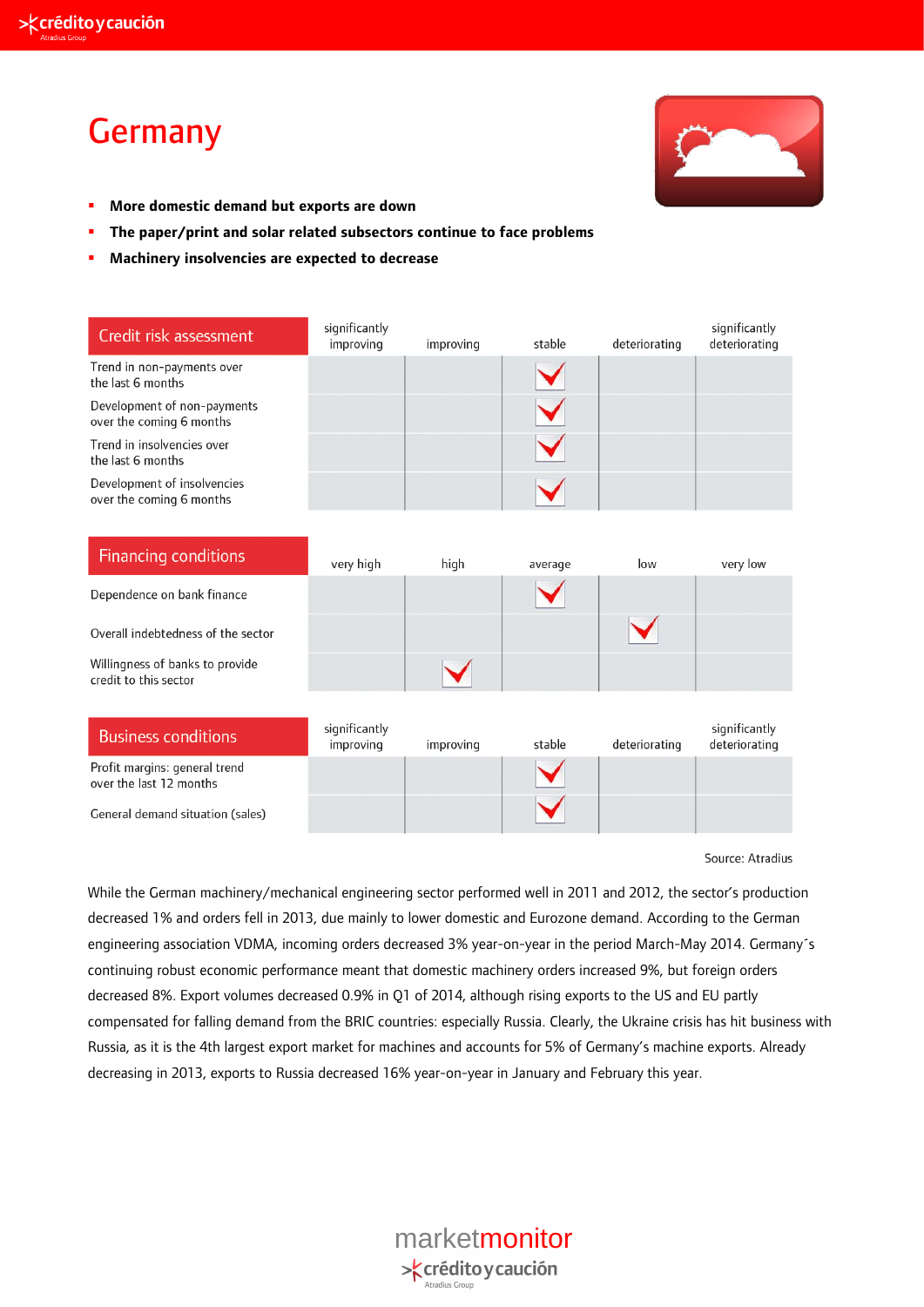



#### Seite 1 · 01.07.2014

However, Germany's machinery performance remains robust despite the difficult economic environment, and German machines/mechanical engineering companies are already well established in long-term growth markets such as China. German machinery businesses generally have little in the way of debt and are therefore not excessively reliant on bank finance. Compared to other German industries, the machinery/engineering sector's payment behaviour and default/insolvency rate is good and, while in 2014 a 2% drop in German business insolvencies is forecast, we expect machinery business failures to decrease even more: by 5%.

Our underwriting approach remains generally relaxed and our exposure to this sector is increasing. We still need to see financial data such as balance sheets, quarterly reports, forecasts and bank commitment when assessing the creditworthiness of buyers in the sector and will sometimes recommend that our clients impose retention of title or other forms of security. That said, caution is advised with machinery businesses involved in the troubled solar-related and paper/print subsectors. Problems in the paper/print segment are structural, as society in general becomes more and more 'digital'. This shift has resulted in shrinking profit margins, and many companies are still restructuring to adjust their production to customer needs.

| <b>STRENGTHS</b>                | <b>WEAKNESSES</b>                         |
|---------------------------------|-------------------------------------------|
| Comfortable equity position     | Subsector print/paper related<br>machines |
| Low indebtedness                | Lack of flexibility                       |
| Well established in new markets |                                           |

#### **German machinery/mechanical engineering sector**

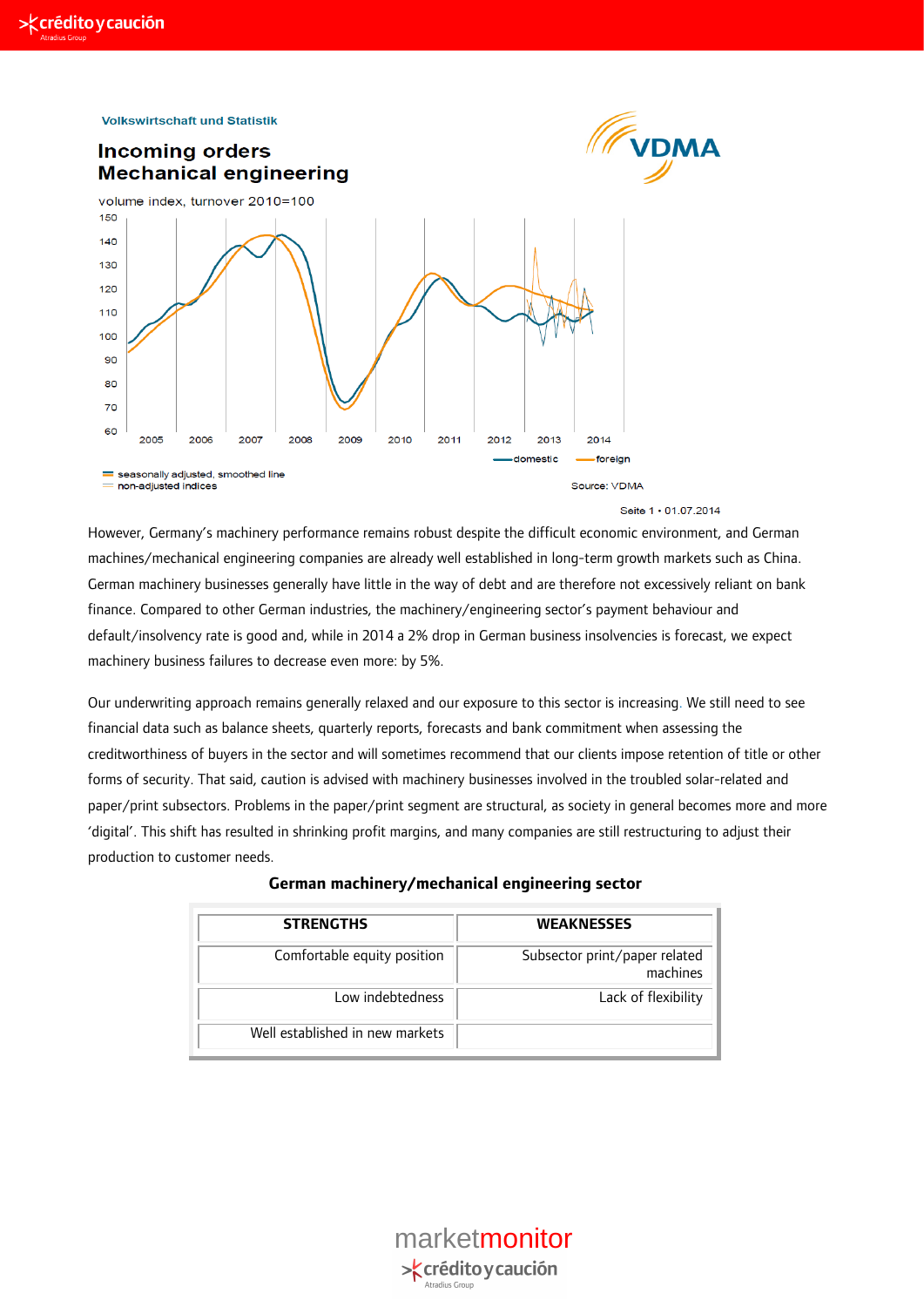### **×**crédito y caución

## Czech Republic

- **Production growth on the rise**
- **Less pressure on prices**
- **Suppliers to construction still face longer payment delays**



The Czech machines/engineering industry will profit from the rebound of the Czech economy after its contraction in 2011 and 2012. Economic growth is expected to increase by 2.5% in 2014 and as much as 2.8% in 2015, with investment up 4.6% and 4.1% respectively. The automotive industry, as the main customer for machines, has seen a 17% increase in production between January and May this year. Exports have improved and this will clearly help the very export-oriented Czech machinery sector. So far in 2014, machinery production has grown by between 5% and10% and new orders have increased significantly.

Throughout 2013 and so far this year, profit margins have remained more or less stable, although there was some pressure on prices last year. However, to improve Czech competitiveness and boost exports, in November 2013 the Central Bank intervened in the currency market by buying euros to weaken the koruna against the euro. This has led to lower price pressure for the machinery sector and should help exporters in the medium term. However, those businesses dependent on imported materials are feeling the negative impact of the koruna's depreciation.

Machinery companies' equity is above the average of all manufacturing sectors. Because Czech banks are quite conservative, few machinery companies are highly leveraged. While dependence on bank finance is average, banks are positive about the sector in general, providing enough liquidity. However, companies with debts in foreign currencies have borne the brunt of foreign exchange volatility.

Payments in the Czech machinery sector take around 40 days, with 'days sales outstanding' (DSO) for smaller businesses of about 50 days. However, machinery businesses focused mainly on the construction sector are still experiencing high DSO and weak liquidity in that market.

We have seen a decrease in the number of notifications of non-payment and credit insurance claims in the sector over the past six months but, compared to other Czech industries, this sector's default/insolvency rate is still good. We expect machinery insolvencies to decrease in the coming six months. As a result, our underwriting approach to the sector is relatively open. When asked by a client in this sector to assess a buyer's creditworthiness, we look at our client's own trading experience with the buyer, check the buyer's key financial figures, distribution of receivables, creditors and stocks to ensure that they are within an acceptable range. However, we still pay extra attention to those machinery companies dependent on the construction industry.

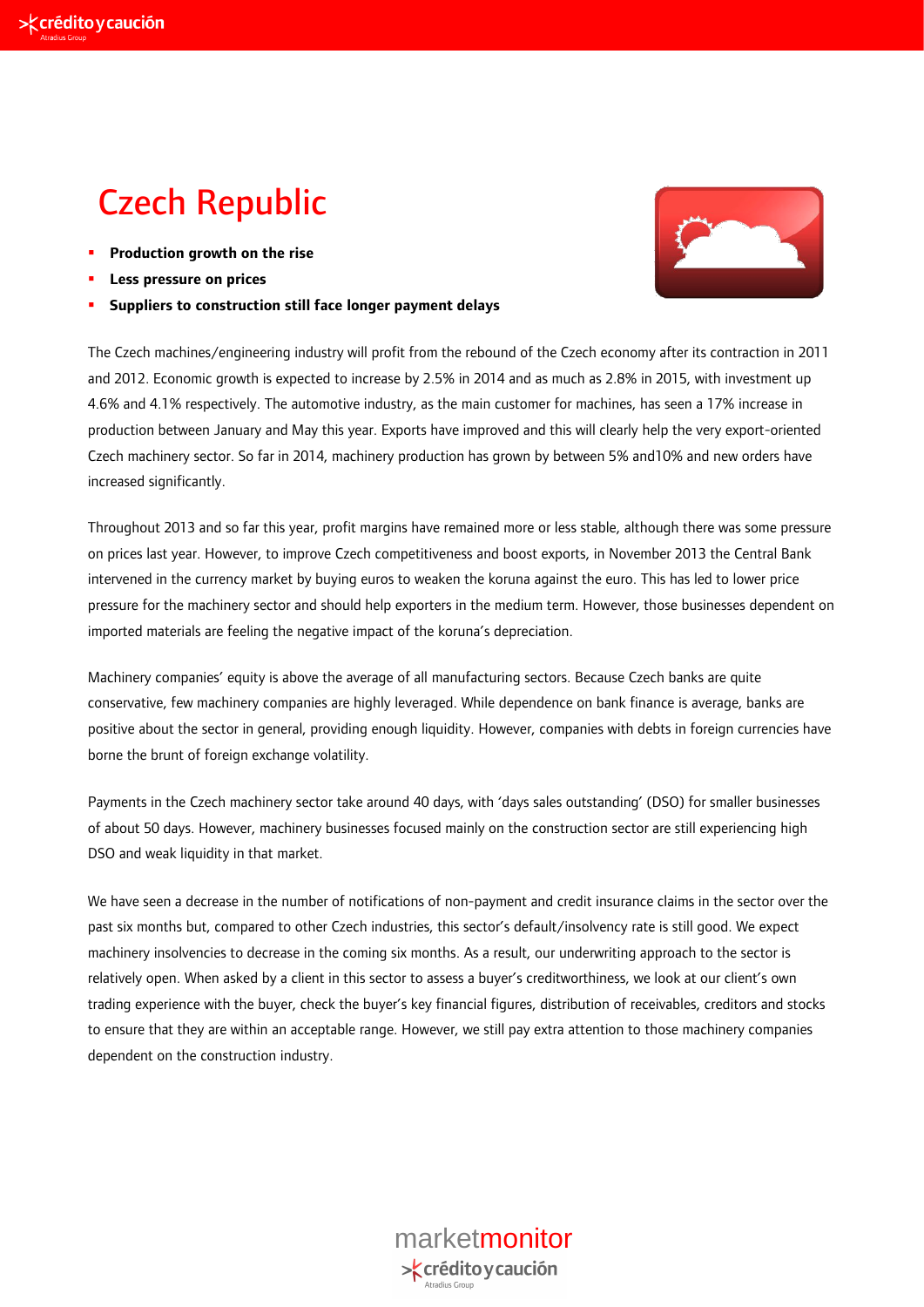## United Kingdom



- **Rebound based on growth in construction and automotive sectors**
- **Financing conditions still an issue**
- **Machinery insolvencies expected to decrease by more than 3% in 2014**

The situation of the British machinery sector has improved since last year, thanks to the rebound in certain key buyer sectors. In Q1 of 2014 output in construction increased 0.6% compared to Q4 2013, and 5.4% year-on-year. This has helped increase demand for machinery across the sector, as companies who have perhaps delayed their capital spending so far are now ordering new machinery to cope with the upturn. Automotive, another key buyer sector for machinery, is also experiencing an upturn, with new car registrations in June 2014 up 6.2% year-on-year, to 228,291 units. This market has seen continuous growth for the past 12 months and, while this may slow in the coming months, expectations are that manufacturers will continue to offer tempting finance deals to attract customers.

We expect the robust growth forecast for the UK economy - 2.4% in 2014 and 2.7% in 2015 - to be reflected in the performance of the machinery sector. The strength of the pound, increasing levels of production and order books swollen by a further upswing in demand from both domestic and overseas clients bode well for the industry. In addition, job creation in the sector has accelerated to its highest level in over three years and the boost in demand has led to improved profit margins.

However, financing is still an issue for UK businesses - particularly those that may have reduced or delayed capital spending in the downturn. While it may now be vital for a business to update or replace its machinery to take advantage of an improving market, obtaining the necessary bank financing can still prove difficult.

The machinery sector´s payment behaviour has been good over the last 12 months and we expect fewer notifications of non-payment in the coming six months. Due to the diverse range of applications of machinery into many customer sectors, we believe that insolvencies should be reasonably stable and better than the forecast national average for overall business insolvencies, i.e. we expect machinery insolvencies to decrease by more than 3% in 2014.

Because the industry is diversified into many sub-sectors and buyers, we underwrite trading risk pretty much on a case by case basis, although our in-depth knowledge of the industry does mean that we can produce an overall strategy for each sub-sector.

Now that the economy is improving, we generally expect businesses that have survived the downturn to begin to prosper. Market information suggests that both volumes and margins are improving and this will be taken into account when underwriting businesses in this sector.

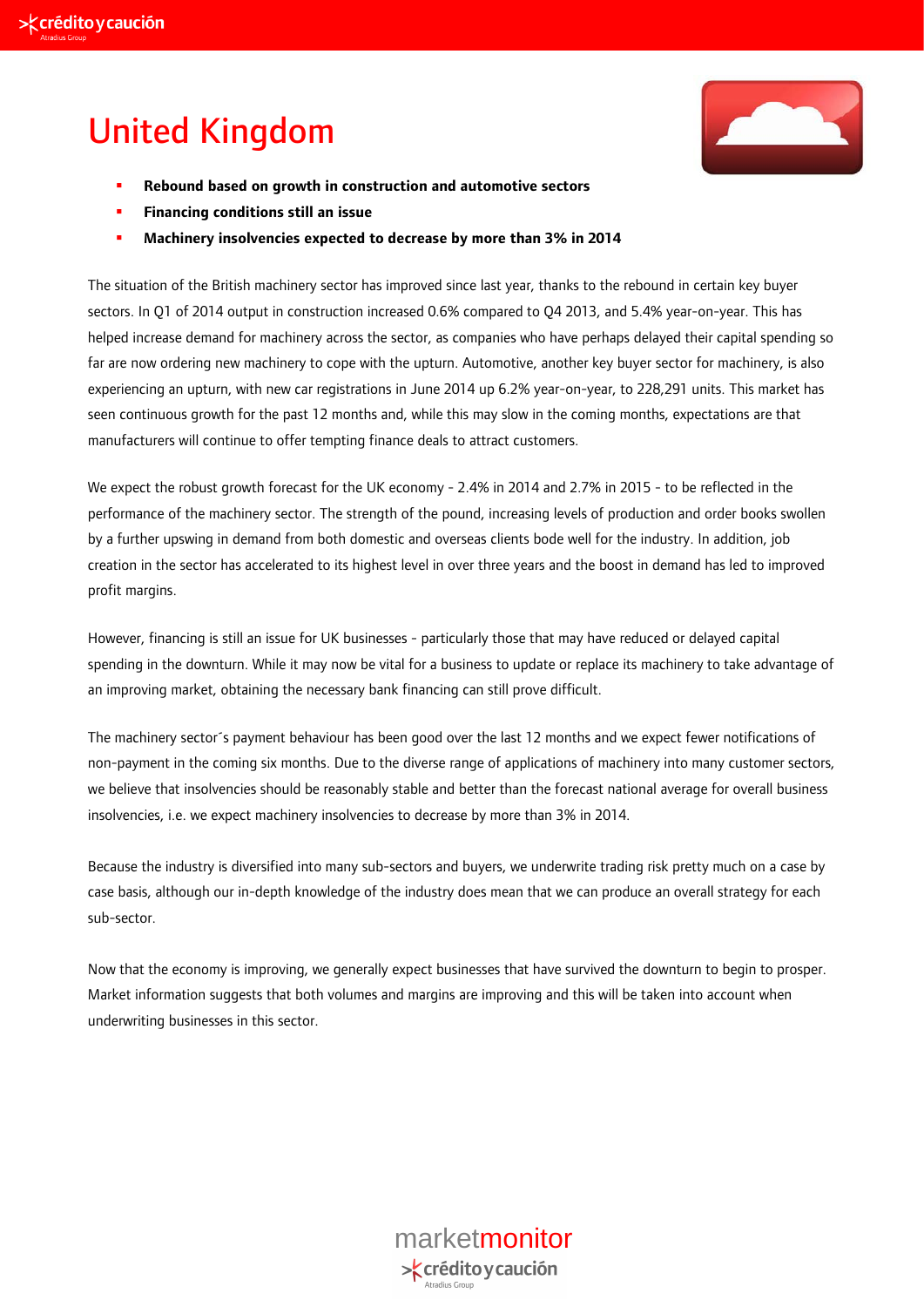### Denmark



- **Increased orders from wind turbine customers**
- **Agricultural machinery still faces troubles**
- **Insolvencies expected to decrease by 10% in 2014**

The Danish machinery sector was severely affected by the global financial crisis because of its export orientation and the fact that most businesses in the sector are SMEs supplying components. Those most exposed to risks were companies dependent on just a few end customers in troubled industries and/or on project oriented sales with uneven turnover, while burdened by capital intensive production.

After years of cost cutting, scaling back on activities and results 'in the red' the situation began to stabilise in 2012, and orders and turnover generally increased again in 2013. However, for many businesses, profit margins and liquidity are still under pressure despite recent signs of improvement.

Within the Danish machinery sector the wind turbine segment is very important: with their many years of experience, Danish companies have achieved a competitive advantage in this particular industry. Denmark has many SMEs along the whole value chain supplying the large turbine manufacturers - both on-shore and off-shore – and those suppliers are currently enjoying increasing orders. However, they are also heavily dependent on global growth potential. To be able to compete in their most important overseas markets (China, India, and USA) or even just to have a presence there, they face demand for longer payment terms. Except for the off-shore segment, conditions for the wind turbine industry will become more difficult in the coming years and many suppliers will have to re-think their business model if they are to survive in the long run.

Manufacturers/sellers of agricultural machinery and parts belong to a higher risk category, as investments made by agro/farmland customers have been on low since 2008 because of a lack of financing and high indebtedness. Only recently have Nordic farmers begun to invest again but banks remain reluctant to support the agro-industry.

On average, payments in the machines industry take 90-120 days. Machinery business insolvencies decreased last year and we expect a further 10% decrease this year, in line with our forecast for overall Danish business insolvencies. However, despite recent signs of improvement, our underwriting stance remains quite cautious, especially for very small businesses in the so-called 'Maskinfabrikker' engineering segment, where competition from low-cost countries is very high. We are more relaxed with suppliers to the wind turbine industry, due to the improved order situation and increased demand from wind turbine manufacturers located in Denmark and Germany.